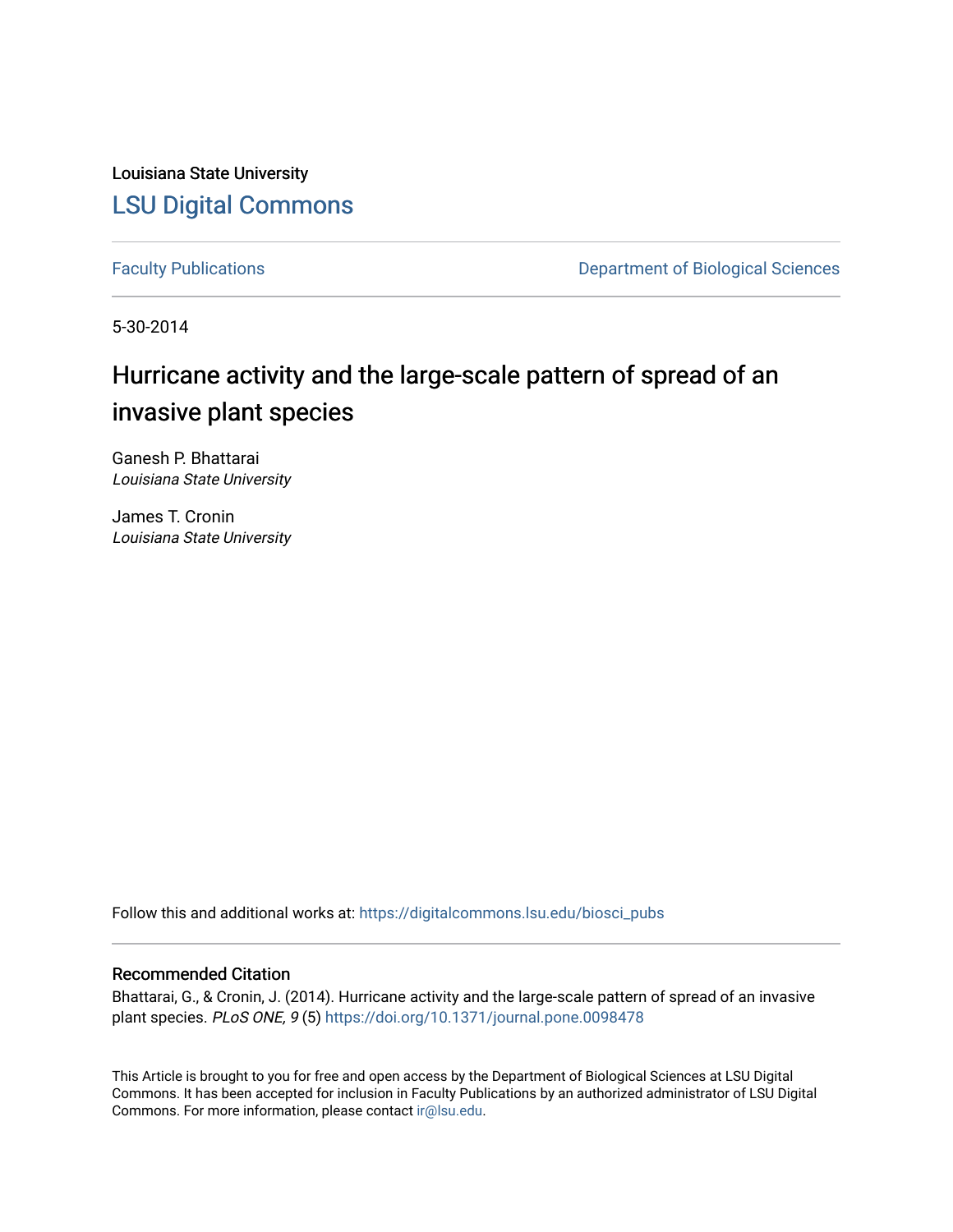## Hurricane Activity and the Large-Scale Pattern of Spread of an Invasive Plant Species

## Ganesh P. Bhattarai\*, James T. Cronin

Department of Biological Sciences, Louisiana State University, Baton Rouge, Louisiana, United States of America

### Abstract



Disturbances are a primary facilitator of the growth and spread of invasive species. However, the effects of large-scale disturbances, such as hurricanes and tropical storms, on the broad geographic patterns of invasive species growth and spread have not been investigated. We used historical aerial imagery to determine the growth rate of invasive Phragmites australis patches in wetlands along the Atlantic and Gulf Coasts of the United States. These were relatively undisturbed wetlands where P. australis had room for unrestricted growth. Over the past several decades, invasive P. australis stands expanded in size by 6–35% per year. Based on tropical storm and hurricane activity over that same time period, we found that the frequency of hurricane-force winds explained 81% of the variation in P. australis growth over this broad geographic range. The expansion of P. australis stands was strongly and positively correlated with hurricane frequency. In light of the many climatic models that predict an increase in the frequency and intensity of hurricanes over the next century, these results suggest a strong link between climate change and species invasion and a challenging future ahead for the management of invasive species.

Citation: Bhattarai GP, Cronin JT (2014) Hurricane Activity and the Large-Scale Pattern of Spread of an Invasive Plant Species. PLoS ONE 9(5): e98478. doi:10.1371/ journal.pone.0098478

Editor: Paul Adam, University of New South Wales, Australia

Received January 14, 2014; Accepted May 2, 2014; Published May 30, 2014

Copyright: © 2014 Bhattarai, Cronin. This is an open-access article distributed under the terms of the [Creative Commons Attribution License,](http://creativecommons.org/licenses/by/4.0/) which permits unrestricted use, distribution, and reproduction in any medium, provided the original author and source are credited.

Funding: Financial support provided by National Science Foundation Grant DEB-1050084 to JTC, and Louisiana Environmental Education Commission Grant, Louisiana State University-Biograds and Carrie Lynn Yoder Memorial Fellowships to GPB. The funders had no role in study design, data collection and analysis, decision to publish, or preparation of the manuscript.

Competing Interests: The authors have declared that no competing interests exist.

\* E-mail: gbhatt2@tigers.lsu.edu

#### Introduction

Biological invaders are widespread and increasing in number in marine, freshwater and terrestrial ecosystems worldwide [1,2], and because their occurrence is often linked to climate change, the rise in invasions is expected to continue into the future [3–7]. Moreover, successful invaders can have dire consequences for the persistence of native species, food-web structure, ecosystem functioning [8,9], and, ultimately, the economy [10]. Mechanisms promoting establishment and spread of invasive species in particular habitats (local scale) have been well studied and include possession of traits that facilitate establishment and invasion (e.g., strong dispersal ability, high reproductive rate, superior competitive ability) and release from natural enemies [11,12].

Alterations of habitat characteristics by natural and anthropogenic disturbances, or change in disturbance regimes, are quite often associated with invasion success [13–15]. Disturbances benefit invasive species by reducing competition with resident species and increasing resource availability [13,16]. Large scale disturbance events such as hurricanes, cyclones and typhoons have long been associated with the establishment and spread of invasive species [17,18]. However, to date, few studies have considered whether the history of such extreme disturbance events has influenced invasion success at local scales [7,16], and no studies have addressed whether these types of disturbances affect the patterns of establishment and spread at regional or continental spatial scales. For example, in the northern hemisphere historical patterns of spread of invasive species may be greater in the south where hurricanes are more frequent and intense than in the north.

As such, range expansion and spread of an invader may be driven by disturbance regimes. The relevance of studying hurricane effects on the establishment and spread of invasive species is magnified by the expectation that hurricane activity, particularly high-intensity hurricanes, may increase with global climate change [19–21].

We studied the effect of storm and hurricane activities on the growth of patches of common reed, Phragmites australis, in the coastal wetlands of the eastern United States of America. Indigenous and/or introduced haplotypes (based on a microsatellite analysis of chloroplast DNA) of P. australis are found on all continents except for Antarctica, and in some cases the introduced haplotypes are recognized as aggressive invaders [22,23]. Historically, P. australis has been an uncommon species of the wetlands of North America for millennia [24]. In the past 150 years, an introduced Eurasian haplotype has spread rapidly in both coastal and inland marsh ecosystems of North America, particularly near the Atlantic Coast [22]. An additional haplotype that most likely originated in Africa and is present in all of the Gulf Coast states (Gulf-Coast haplotype) [25] is also spreading locally and expanding its range to the southwestern US [26,27]. It is unclear whether this haplotype's appearance into the Gulf Coast region was facilitated by human activities or the result of a natural range expansion from Central and South America. Other non-native haplotypes of *P. australis* are present in North America, but they appear to have very restricted distributions (particularly, within the Mississippi River Delta) [25]. Marshes that have been invaded by P. australis have been characterized by the loss of native plant species, reduced diversity and altered composition of associated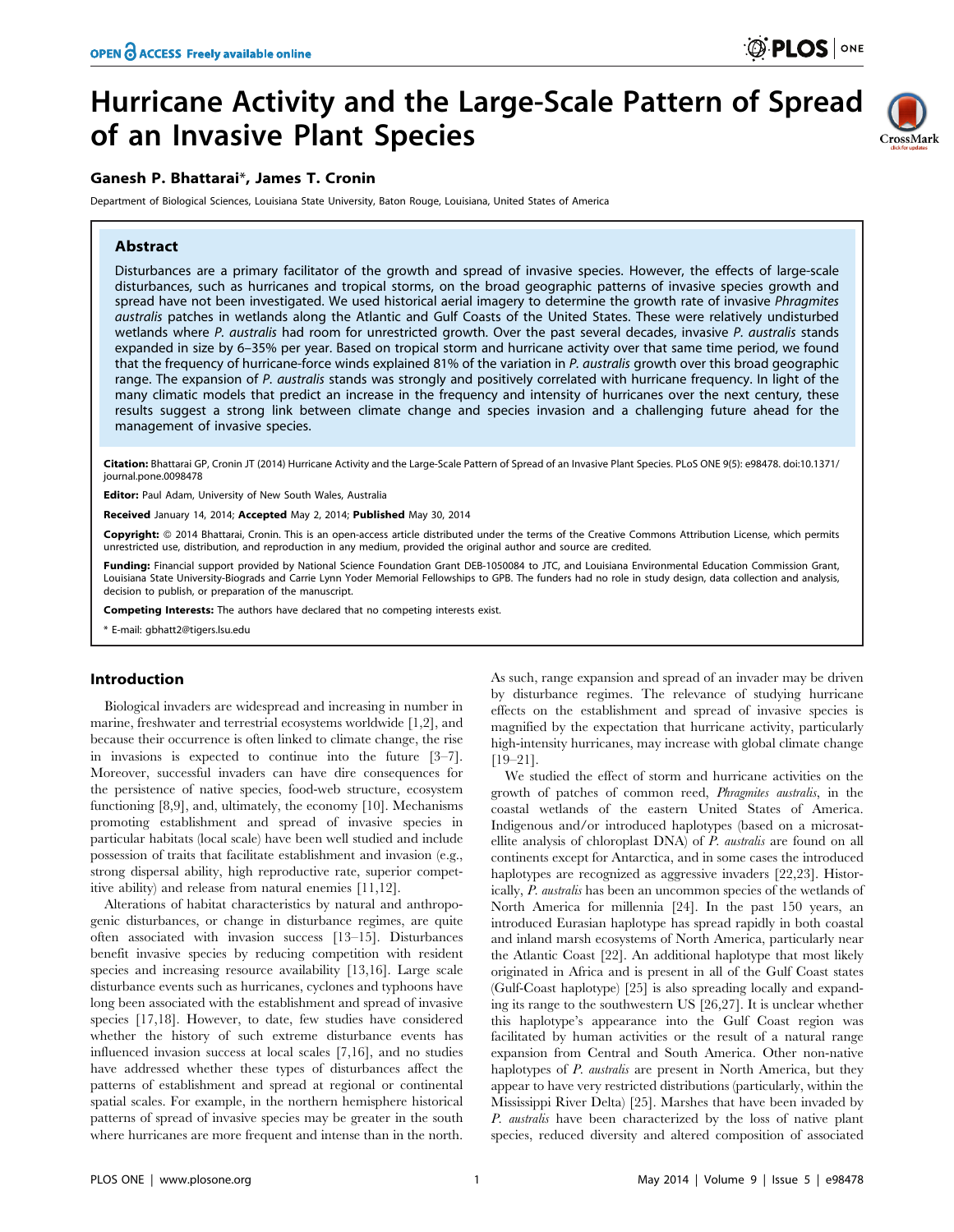faunal communities, and changed ecosystem processes such as nutrient cycling and hydrological regimes [28–30].

In spite of the serious ecological and economic impacts of P. australis invasion, almost nothing is known about the factors responsible for the continent-scale patterns of spread of these invasive haplotypes in North America. Using historical aerial images (spanning 5–27 years), we determined the growth rate of P. australis patches within each of 13 marsh sites (9 inhabited by the Eurasian and 4 inhabited by the Gulf-Coast haplotype) distributed along the Gulf and Atlantic Coasts of the US (Figure 1, Table 1). For each site, we estimated wind speeds of all storms, counting only those that qualified as a tropical or subtropical storm (maximum sustained wind speeds of 65–119 km/h) or hurricane  $(\geq 119 \text{ km/h})$ . By dividing storms into these two wind-speed categories, we were able to test the a priori prediction that growth rates of P. australis patches were more strongly related to the frequency of more intense storms.

#### Materials and Methods

#### Study Sites and Estimation of Growth Rate

We selected 13 freshwater-to-brackish marshes distributed along the Gulf and Atlantic Coasts of the US that were occupied by one of two non-indigenous haplotypes of P. australis that exhibit both aggressive patterns of local spread and range expansion [22,25– 27] (Figure 1, Table 1). Because patches of native haplotypes are difficult to distinguish from the background marsh vegetation in historical aerial images (GP Bhattarai, JT Cronin, WJ Allen, LA Meyerson unpublished data), the native haplotypes were excluded from this study. We selected relatively undisturbed open marsh habitats where P. australis was at early stage of invasion and had the potential to grow. Eight of our sites were located in protected areas (wildlife refuges, management areas and state parks) but all 13 sites were relatively undisturbed during the study period. All sites along the Atlantic coast and four sites in Louisiana were occupied by introduced Eurasian haplotype. The remaining four sites (one in Florida, one in Alabama, and two in Louisiana) were occupied by a non-native Gulf-Coast haplotype.



Figure 1. Location of study sites along the Gulf and Atlantic Coasts of the United States. Filled and open symbols represent sites occupied by Eurasian and Gulf-Coast haplotypes of P. australis respectively.

doi:10.1371/journal.pone.0098478.g001

P. australis patches were identified initially based on morphological characters and, then, confirmed by an analysis of the chloroplast DNA [22]. Marsh sites were  $\leq$ 25 km from the ocean or gulf and could potentially flood from the storm surge. Most of the sites were tidal but the sites along the Gulf Coast experience smaller tides in comparison to those in the Atlantic Coast. These sites were separated from each other by at least 40 km and none shared the same drainage system.

Within each site, we selected a  $1-25$  km<sup>2</sup> area within the interior of the marsh that contained discrete P. australis patches (Table 1). Patches within this area were unconstrained by any physical barriers to expansion (e.g., roads, bodies of water, agricultural lands, marsh edges). These dense and usually circular patches of P. australis were readily identifiable in aerial images (color, color-infrared and black-and-white images) because of their distinct color and texture against the background marsh vegetation [31,32].

Twenty to thirty P. australis patches were identified in the most recent set of aerial images available for each site, and digitized in ArcMAP 10.1 (ESRI, Redlands, CA). The existence of those patches was verified during field visits to the sites. Patches were then followed backward in time through a series of aerial images to the early 1980s or until they were no longer visible on the images. Only those patches which were present in the oldest set of imagery were considered in this study. The number of focal patches within each site averaged  $8.15 \pm 1.14$  (mean  $\pm$  SE; range: 2–16, Table 1). Annual growth rate per patch was determined as the proportional change in area per year: ln [(final patch area/initial patch area)]/ number of years [31]. Clonal growth is expected to be the primary means of P. australis patch expansion [33] but we cannot rule out the contribution of sexual reproduction [34]. For each marsh site, an average growth rate was computed from the collection of focal patches.

#### Hurricane and Tropical Storm Frequency

We used wind speed as an indicator of the strength of the storm as a disturbance to P. australis. Data on other disturbances associated with tropical storms and hurricanes (e.g., storm surge, change in salinity, nutrient levels, deposition of silt and wrack) are mostly unavailable. However, it is likely for coastal marshes that wind speed is correlated with these other variables.

Information about hurricane and tropical storm (tropical and sub-tropical) tracks and maximum wind speeds along those tracks were collected from the International Best Track Archive for Climate Stewardship (IBTrACS, v03r04 WMO) for the North American Basin [35]. Using ArcMAP 10.1, storm tracks passing within a radius of 200 km around each study site during the study period were extracted. The maximum wind speed of each storm in the study site was estimated using the Rankine combined vortex approximation model [36]. First, the minimum distance between the center of the study site and storm track was determined for each storm. Second, because the radius of maximum winds for a hurricane is estimated to be 48 km [37], if the storm passed within this distance of the study-site center, the maximum sustained wind speed was considered the wind speed experienced at the site. For the storms more than 48 km from the site center, maximum sustained wind speed for that site was estimated as

$$
v = v_m \left(\frac{r}{r_{v_m}}\right)^x
$$

where  $v$  is wind speed at the site,  $v_m$  is the maximum wind speed,  $r$ is the distance between the site and hurricane path,  $r_{v_m}$  is the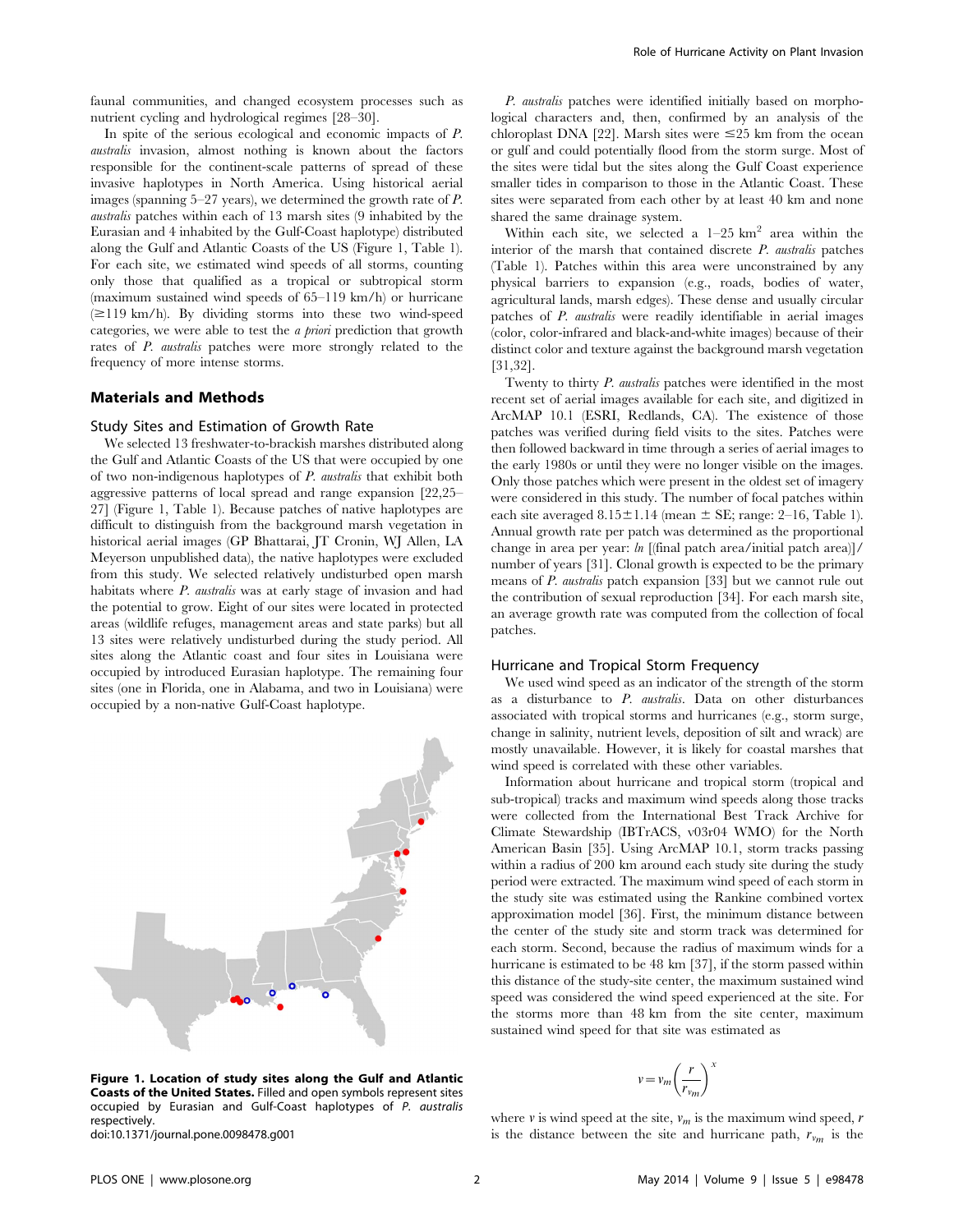|                                                                                                   |                            |           |          |                            | ,<br>None            |                                                   |            |                        |                                                          |                    |                          |
|---------------------------------------------------------------------------------------------------|----------------------------|-----------|----------|----------------------------|----------------------|---------------------------------------------------|------------|------------------------|----------------------------------------------------------|--------------------|--------------------------|
| Site                                                                                              | <b>State</b>               | Longitude | Latitude | Area<br>(km <sup>2</sup> ) | Period of<br>imagery | Imagery<br>dates                                  | Haplotype  | Number<br>patches<br>ð | $(mean = SE)$<br>Initial patch<br>area (m <sup>2</sup> ) | Number of          |                          |
|                                                                                                   |                            |           |          |                            |                      |                                                   |            |                        |                                                          | Tropical<br>storms | <b>Hurricanes</b>        |
| Pettipaug Yacht Club                                                                              | Ե                          | $-72.38$  | 41.37    | 2.21                       | 1991-2010            | 1991, 1994, 1997, 2005,<br>2008, 2010             | Eurasian   | $\overline{c}$         | $3686.20 \pm 2328.97$                                    | $\mathsf{S}$       |                          |
| Estell Manor Park                                                                                 | $\supseteq$                | $-74.72$  | 39.40    | 3.89                       | 1991-2011            | 1991, 1995, 2002, 2006,<br>2007, 2008, 2010, 2011 | Eurasian   | $\circ$                | $1299.26 \pm 714.16$                                     | 4                  | $\circ$                  |
| Appoquinimink River                                                                               | $\overrightarrow{\square}$ | $-75.67$  | 39.43    | 1.00                       | 1989-2009            | 1989, 1997, 2006, 2009                            | Eurasian   | $\frac{6}{2}$          | 3116.01±1780.68                                          | 4                  | $\circ$                  |
| Mackay Island NWR*                                                                                | $\frac{C}{Z}$              | $-75.94$  | 36.51    | 17.48                      | 1993-2010            | 1993, 1998, 2005, 2006,<br>2008, 2009, 2010       | Eurasian   | $\circ$                | $1468.97 + 389.20$                                       | $\approx$          | $\overline{ }$           |
| Georgetown                                                                                        | 50                         | $-79.26$  | 33.37    | 12.10                      | 1990-2011            | 1990, 1994, 1999, 2005,<br>2006, 2009, 2011       | Eurasian   | $\overline{ }$         | 592.79 ± 206.12                                          | $\overline{c}$     | $\sim$                   |
| Apalachicola Bay                                                                                  | 군                          | $-84.97$  | 29.72    | 8.48                       | 1984-2010            | 1984, 1995, 1999, 2004,<br>2007, 2010             | Gulf-Coast | $\overline{ }$         | 2343.99 ± 1008.56                                        | ${}^{\circ}$       | $\overline{\mathbf{c}}$  |
| Mobile Bay                                                                                        | $\preccurlyeq$             | $-87.95$  | 30.66    | 15.68                      | 2006-2011            | 2003, 2006, 2009, 2011                            | Gulf-Coast | $\infty$               | 276.99 ± 123.20                                          | $\sim$             |                          |
| Delta NWR                                                                                         | $\preceq$                  | $-89.19$  | 29.13    | 20.03                      | 1983-2010            | 1983, 1994, 1998, 2004,<br>2005, 2007, 2009, 2010 | Eurasian   | $\overline{ }$         | 271.40 ± 128.35                                          | $\overline{10}$    | 5                        |
| Big Branch Marsh NWR                                                                              | $\preceq$                  | $-89.82$  | 30.25    | 1.00                       | 1998-2010            | 1988, 1998, 2004, 2005,<br>2007, 2009, 2010       | Gulf-Coast | $\sim$                 | $960.61 \pm 354.20$                                      | $\circ$            | $\overline{\phantom{0}}$ |
| Intracoastal City                                                                                 | $\preceq$                  | $-92.20$  | 29.78    | 25.00                      | 1998-2010            | 1994, 1998, 2003,<br>2005, 2010                   | Gulf-Coast | 6                      | $1806.27 \pm 820.15$                                     | 2                  | $\sim$                   |
| Rockefeller WR**                                                                                  | $\preceq$                  | $-92.83$  | 29.68    | 25.00                      | 1988-2010            | 1988, 1994, 1998, 2003,<br>2005, 2008, 2009, 2010 | Eurasian   | $\infty$               | $1317.67 \pm 279.94$                                     | $\overline{ }$     | $\sim$                   |
| Cameron Prairie NWR                                                                               | $\leq$                     | $-93.08$  | 29.95    | 8.62                       | 2003-2010            | 1998, 2003, 2005,<br>2008,<br>2007, 2009,         | Eurasian   | $\frac{6}{2}$          | 387.88±98.11                                             | S                  | $\sim$                   |
| Sabine NWR                                                                                        | $\Delta$                   | $-93.44$  | 29.86    | 4.01                       | 1998-2010            | 1994, 1998, 2003,<br>2005, 2007,<br>2009, 2010    | Eurasian   | 5                      | $272.65 + 87.71$                                         | 5                  | $\sim$                   |
| *NWR = National Wildlife Refuge, **WR = Wildlife Refuge.<br>doi:10.1371/journal.pone.0098478.t001 |                            |           |          |                            |                      |                                                   |            |                        |                                                          |                    |                          |

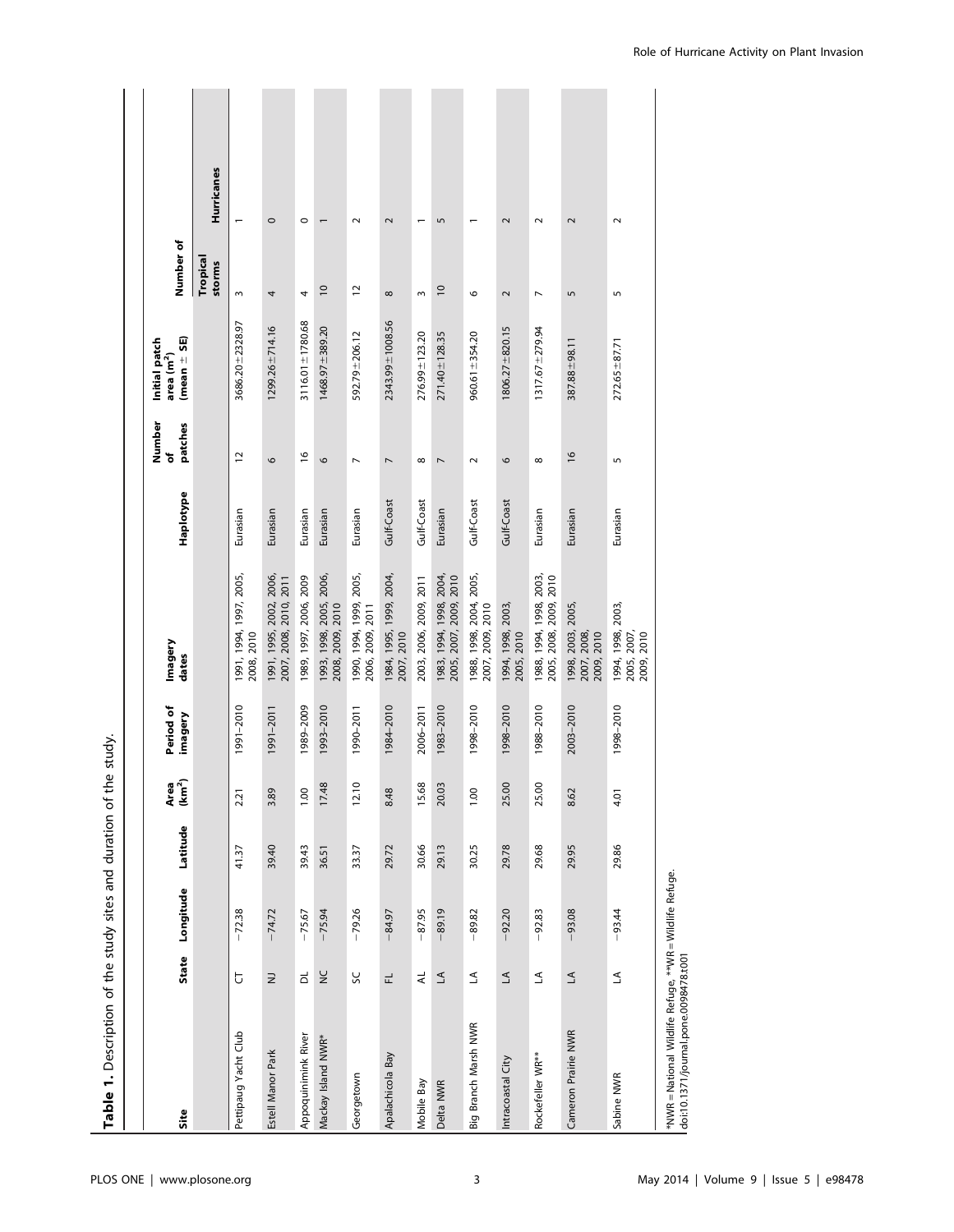radius of maximum winds, and  $x$  is the scaling parameter [36]. We used  $x=0.7$  as recommended by Hsu and Babin [38].

All storm events with wind speeds  $\geq$  35 knots (64.9 km/hr), the minimum for categorization of a tropical storm based on the Saffir-Simpson hurricane wind scale [39], were included in the analysis. For each site, storms were categorized as either tropical or sub-tropical storms (35–64 knots, or 64.9–118.5 km/hr) or hurricanes (above 64 knots or 118.6 km/hr) based on a popular convention. A total of 79 tropical and sub-tropical storms and 21 hurricanes (average wind speed = 99.47 km/hr, SE = 3.11, range  $= 65 - 231.5$  km/hr) passed through our sites during the study period. Annual frequencies of tropical storms and hurricanes were determined for each site.

#### Climate Data

One of the objectives of this study was to evaluate whether P. australis growth rates were influenced more by large-scale storm events than by local climatic conditions. To this end, the following climate data for each site were obtained from the BIOCLIM database [40]: annual mean temperature, isothermality (mean of monthly [maximum temperature – minimum temperature]/ annual temperature range), temperature seasonality (standard deviation of weekly mean temperatures), maximum temperature of warmest month, minimum temperature of coldest month, temperature annual range, annual precipitation, precipitation seasonality (standard deviation of weekly mean precipitation estimates expressed as the percentage of mean of those estimates), precipitation of wettest quarter, and precipitation of driest quarter. A principal component analysis was run to reduce the dimensionality of climatic data. The first two principal components, which explained 94.8% and 5.01% variability of the climatic data respectively, were used in our model-selection procedure.

#### Model Selection

We examined the effects of latitude, initial patch size, climatic variables (PC1 and PC2), frequency of tropical storms, and frequency of hurricanes on growth rate of P. australis patches. Using general linear models in Systat 12 (Systat Inc., Chicago, IL), we developed statistical models using all combinations of latitude  $(x_1)$ , initial patch size  $(x_2)$ , PC1  $(x_3)$ , PC2  $(x_4)$ , frequencies of tropical storms  $(x_5)$  and hurricanes  $(x_6)$ . The best model was selected using corrected Akaike weights [41] (Table S1). The time interval over which *P. australis* growth was measured for each site  $(P = 0.11)$  and intensity of hurricanes (sum total of hurricane categories [1–5; Saffir-Simpson scale])  $(P=0.71)$  did not have a significant effect on growth rates of patches. Therefore, we did not include them in analysis. Examination of the standardized residuals in our best model showed that one of the data points was an outlier (Intracoastal City, LA). Removal of that point in the analysis improved the fit of the model to the data  $(F_{2,9}= 36.53, P= 0.001,$  $R^2$  = 0.89). Because we have no reason to conclude that this data point is spurious, we retained it in our analysis.

## Results/Discussion

Average annual growth rate of P. australis patches within a site varied from 6.3% to 35.3% among our sites. The best-fit model for explaining the variation in P. australis growth rates among sites included only hurricane frequency (Table S1; P. australis growth rate = a[hurricane frequency]+b[hurricane frequency]<sup>2</sup>+ k; Akaike weights = 0.61, Evidence ratio = 4.72, Normalized evidence ratio = 0.83). The growth rates of  $P$ . australis patches in semiprotected coastal marshes of the US (Eurasian and Gulf-Coast haplotypes combined) increased significantly, but nonlinearly, with hurricane frequency (Figure 2). Eighty-one percent of the variation in P. australis growth rate was explained by just this one abiotic factor. Interestingly, the occurrence of lower-intensity storms did not contribute in an appreciable way to the growth of P. australis patches (Table S1). Hurricane frequency was greatest in the south and decreased with increasing latitude  $(P=0.004)$  but storm frequency was independent of latitude ( $P = 0.16$ , Figure 3). Despite these latitudinal patterns, latitude was uncorrelated with P. australis growth rates  $(P=0.20,$  Figure 4). Growth rates of P. australis patches were also independent of the climatic variables (Table S1).

Although it would have been desirable to statistically test whether the growth rates of the Eurasian and Gulf-Coast haplotypes responded differently to hurricane frequency, we did not have sufficient replication for the Gulf-Coast haplotype to allow for this comparison. However, we were able to compare the best-fit model for the growth rate of P. australis with and without sites representing the Gulf-Coast haplotype. Exclusion of sites with the Gulf-Coast haplotype did not alter the results  $(F_{2,6}= 26.87,$  $P=0.001$ ,  $R^2=0.90$ , Figure 2). Moreover, a comparison of the growth rates of sites occupied by Gulf-Coast haplotype with those of sites occupied by Eurasian haplotype indicates that growth rates were not significantly different (Eurasian:  $0.13\pm0.03$  [mean  $\pm$ SE]; Gulf-Coast:  $0.10 \pm 0.03$  [mean  $\pm$  SE];  $t_{11} = 0.69$ ,  $P = 0.50$ ). These results suggest that the Gulf-Coast haplotype is not only spreading rapidly in marshes along the Gulf Coast of the US but also is responding to disturbance events similarly to the wellknown Eurasian invader.

The strong positive correlation between hurricane frequency and the patch growth rate of the Eurasian and Gulf-Coast haplotypes reveals the importance of large-scale disturbances on biological invasions. Severe destruction of natural vegetation accompanied with drastic changes in habitat characteristics including hydrology, salinity, and geomorphology [42–44] should create room for the spread of an invasive plant [16]. P. australis is



Figure 2. Effect of hurricane frequency on P. australis growth. Annual growth rate (proportional change in *ln* area) of *P. australis* patches as a function of hurricane frequency in the coastal marshes of the United States. Filled and open symbols represent sites occupied by Eurasian and Gulf-Coast haplotypes respectively. Solid curve is the bestfit model representing all sites ( $F_{2,10} = 21.66$ , P<0.001, R<sup>2</sup> = 0.81). The diamond-shaped symbol was identified as an outlier based on the examination of standardized residuals. The relationship was still significant when it was removed from the analysis ( $P<0.001$ ,  $R^2$  = 0.89). The dotted curve represents the best-fit model for only the sites occupied by the Eurasian haplotype  $(F_{2,6} = 26.87, P = 0.001,$  $R = 0.90$ ).

doi:10.1371/journal.pone.0098478.g002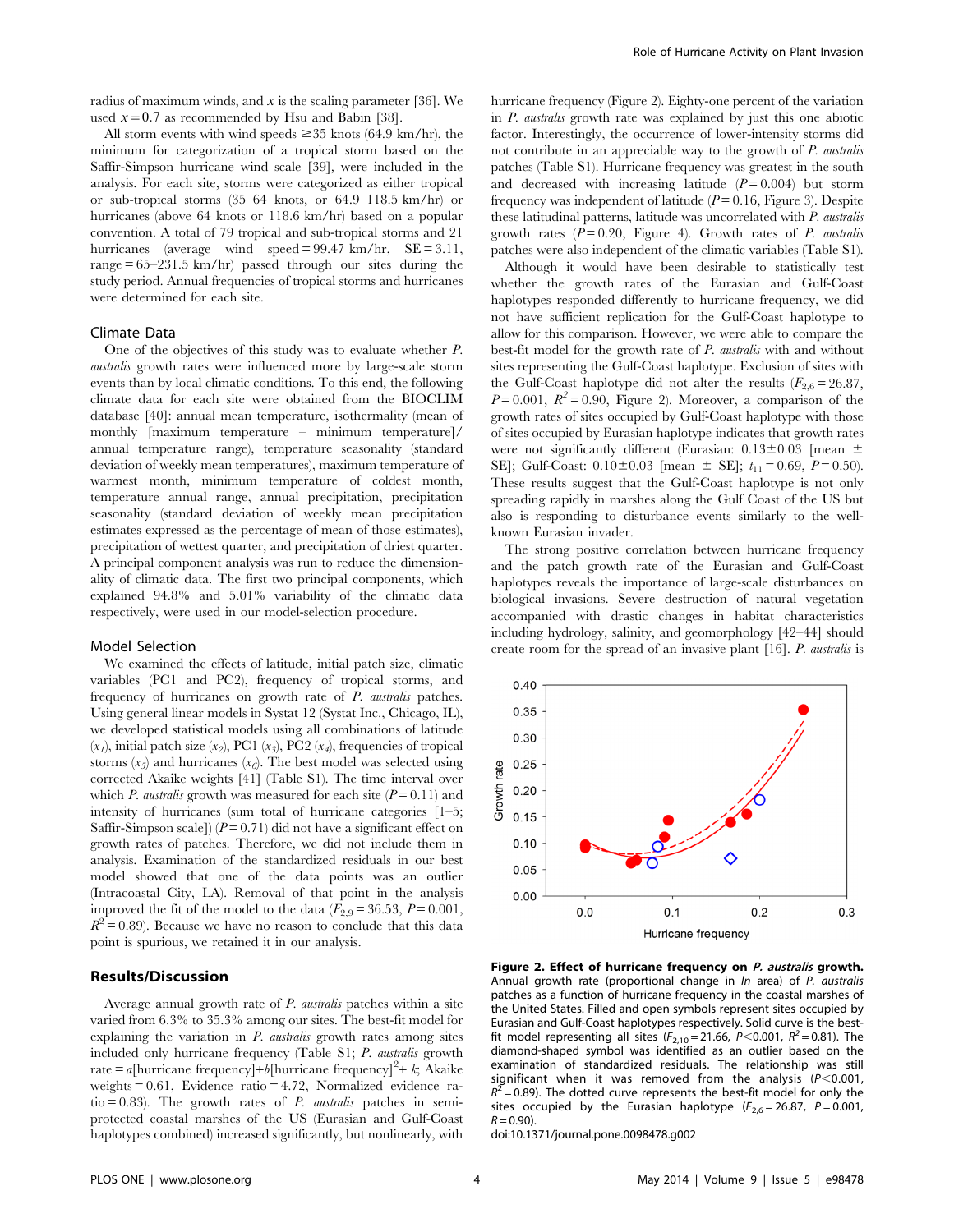

Figure 3. Relationship between the tropical storm and hurricane frequencies (number per year) and latitude. Filled and open symbols represent hurricane and tropical storm frequencies respectively. Lines for each storm category are fit by separate leastsquares regression analyses (Tropical storms:  $R^2 = 0.16$ ,  $P = 0.16$ ; Hurricanes:  $R^2 = 0.55$ ,  $P = 0.004$ ). doi:10.1371/journal.pone.0098478.g003

one of the early species to recover after a major hurricane [42]. An extensive underground system of rhizomes and roots representing over two-thirds of the total biomass of P. australis may enable this species to survive catastrophic disturbances and re-sprout much earlier than the native vegetation. In coastal-area marshes, storm surge brought about by hurricanes often results in temporary flooding and elevated salinity [42]. Increased salinity in freshwater and brackish marshes may on its own, or in combination with the damage from winds, inhibit the recovery of native species. In the case of the Eurasian and Gulf-Coast haplotypes of P. australis, which have been shown to tolerate mesohaline levels of salinity [45,46], storm surge may greatly increase their competitive advantage over native species. Alternatively, excessive rainfall during hurricanes which could account up to 40% of total annual precipitation in a site may reduce salinity in hypersaline marshes [43,47] allowing for establishment and growth of P. australis in these environments. Increased concentration of organic matter in the wetland following a hurricane event [42,43,48] may also benefit the growth of plant species like  $P$ . *australis* that are amongst the first species to recover from a hurricane. The fact that we found no effect of tropical storm frequency on P. australis growth rates suggests that these lower wind-speed storms may not sufficiently free up resources, or alter salinity and nutrient levels, to an extent that favors increased growth of P. australis. Although we could not estimate the emergence rate of new stands from aerial images (because patches appeared and merged too quickly), it is likely the case that increased hurricane activity also caused an increase in the proliferation of new P. australis patches.

The invasion of the Eurasian haplotype of P. australis in the Atlantic Coast of the US has been attributed to increased anthropogenic disturbance and nutrient enrichment following coastal development [49–54]. Construction of highway networks has also been linked to the spread of the introduced haplotype in Canada [55]. In our study, we specifically selected sites from marshes that were relatively undisturbed by humans to minimize the effects of anthropogenic disturbances on the expansion of patches. Our study provides compelling evidence that large-scale disturbance events can be of overriding importance in the spread of P. australis in semi-protected areas in the coastal regions.



Figure 4. Effect of latitude on P. australis growth. Annual growth rate (proportional change in *ln* area) of *P. australis* patches as a function of latitude in the coastal marshes of the United States. Filled and open symbols represent sites occupied by Eurasian and Gulf-Coast haplotypes respectively. Line is fit by least-squares regression (both haplotypes combined;  $R^2 = 0.14$ ,  $P = 0.20$ ). doi:10.1371/journal.pone.0098478.g004

Hurricane frequency over the past several decades explained over  $80\%$  of the variation in the growth rates of  $P$ . *australis* patches across the Gulf and Atlantic Coasts of the US. In this case, P. australis growth rates were greater along the Gulf and southern Atlantic Coast where hurricanes occurred more frequently. This geographic pattern in growth rates appears to be driven by factors associated with hurricanes, not other climatic or environmental variables associated with latitude because growth rates were unrelated to latitude (Figure 4) and climatic variables in our statistical models (Table S1). However, the contribution of specific components of hurricane disturbance (e.g., storm surge, nutrient fluxes, changes in salinity) on the growth rate of  $P$ . australis has yet to be evaluated.

A high priority in the future should be a comparison of the growth rates of native and the European exotic haplotypes in response to large-scale disturbance events. Native haplotypes are found in coastal marshes from North Carolina to Canada ([22]; JT Cronin, GP Bhattarai, WJ Allen, LA Meyerson unpublished data) and are present in four of our study sites (North Carolina, Delaware, New Jersey and Connecticut). In general, patches of native haplotypes are rare (in terms of area of coverage) and are thought to be disappearing, in part, due to the invasion of exotic P. australis [22,26]. Because native haplotypes are reported to be less tolerant to disturbances and salinity levels [45], we would expect that they may respond less positively, or even negatively, to hurricane events. With higher resolution color and infrared imagery, hyperspectral imagery, and LIDAR [31,32], it should be possible in the future to map the growth and spread of native haplotypes over time.

Our study suggests that in semi-protected areas like national wildlife refuges and preserves, where introduced P. australis has invaded, the outlook is dire. Left unchecked, nonnative haplotypes grow very rapidly. The end result is likely to resemble areas like the Chesapeake Bay and the New Jersey Meadowlands which are now dominated by P. australis. In protected areas where chemical control may not be an option, management of P. australis poses a great challenge. The management of this species through biological control does not appear promising, as most herbivores prefer and perform better on the rare native haplotypes ([56]; GP Bhattarai, WJ Allen, LA Meyerson, JT Cronin unpublished data).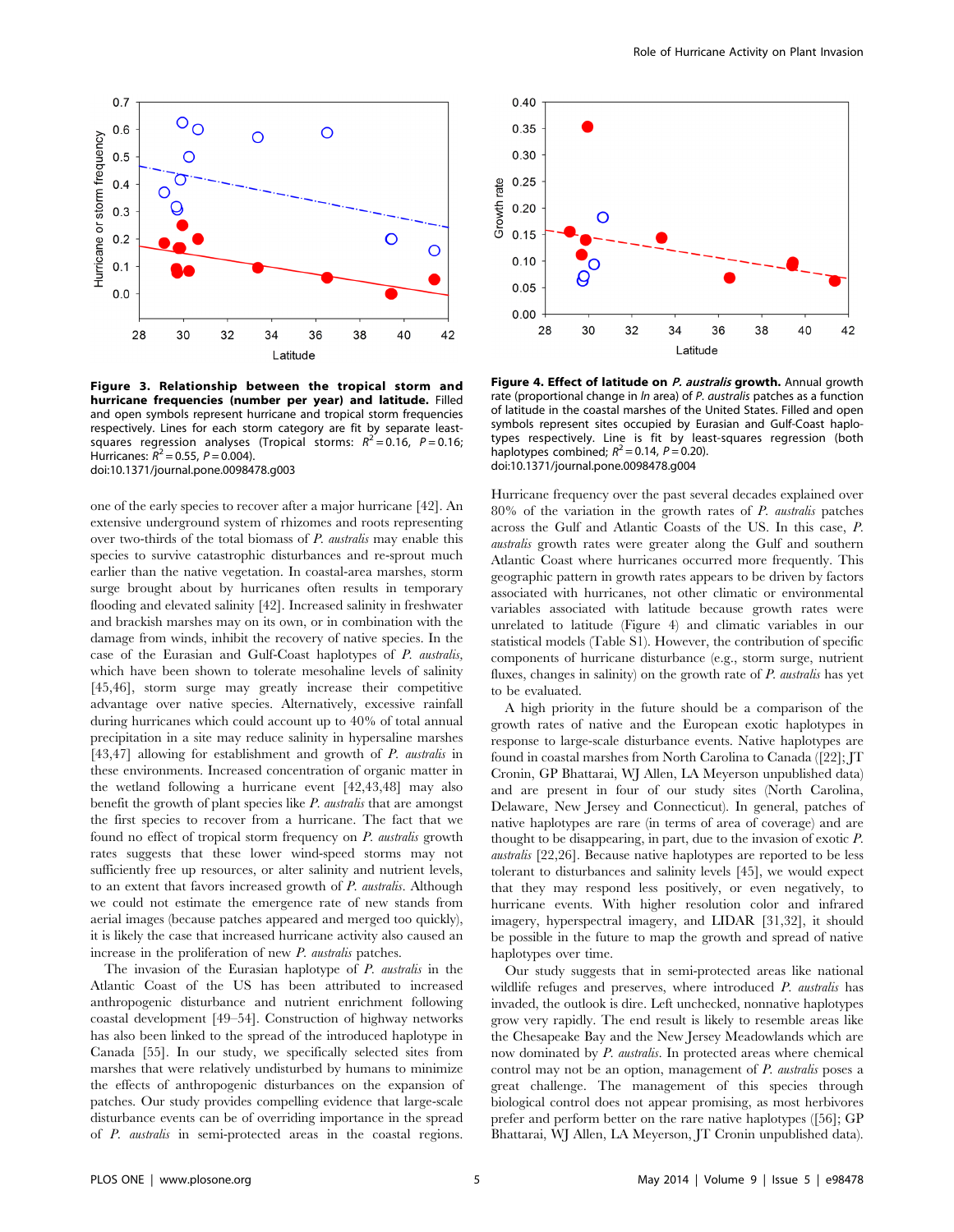Biological control using fungal pathogens is under consideration [57] but this approach is likely also to be limited by the need for within-species specificity. Mechanical removal during the early stages of invasion has been employed [58] but those methods are costly, labor intensive, and potentially damaging to the hydrology of the system and neighboring plants [58,59]. Unfortunately, this may be the only option available to managers of these sensitive lands. In areas where *P. australis* is just beginning to arrive, managers must respond immediately to the threat.

Many of our most notable species invasions have occurred or are occurring at continent-wide scales. To date, studies of these biological invasions have rarely considered the possibility that large-scale phenomena may underlie geographic variation in invader establishment and spread. Recent studies on the effects of global climate change on biological invasions [4,5] are an important step in the right direction but clearly more attention needs to be paid to other large-scale climatic disturbances (e.g., storms, droughts) and their effects on all types of invasive species, not just plants.

Understanding the role of hurricanes and storms in biological invasions is particularly relevant in the current context of global climate change. Sea surface temperature has been shown to strongly relate to tropical storm and hurricane activity [60] suggesting a recent increase in storm counts and their destructiveness [19,21]. Although still a very contentious issue, some climatic models predict an increase in the intensity and frequency

#### References

- 1. Ruiz GM, Carlton JT, Grosholz ED, Hines AH (1997) Global invasions of marine and estuarine habitats by non-indigenous species: mechanisms, extent, and consequences. Am Zool 37: 621–632.
- 2. Pyšek P, Hulme PE (2011) Biological invasions in Europe 50 years after Elton: time to sound the ALARM. In: Richardson DM, editor. Fifty Years of Invasion Ecology: The Legacy of Charles Elton. 1 ed: Blackwell Publishing Ltd. 73–88.
- 3. Dukes JS, Mooney HA (1999) Does global change increase the success of biological invaders? Trends Ecol Evol 14: 135–139.
- 4. Stachowicz JJ, Terwin JR, Whitlatch RB, Osman RW (2002) Linking climate change and biological invasions: ocean warming facilitates nonindigenous species invasions. Proc Natl Acad Sci U S A 99: 15497–15500.
- 5. Cheung WWL, Lam VWY, Sarmiento JL, Kearney K, Watson R, et al. (2009) Projecting global marine biodiversity impacts under climate change scenarios. Fish Fish 10: 235–251.
- 6. Walther G-R, Roques A, Hulme PE, Sykes MT, Pyšek P, et al. (2009) Alien species in a warmer world: risks and opportunities. Trends Ecol Evol 24: 686– 693.
- 7. Bradley BA, Blumenthal DM, Wilcove DS, Ziska LH (2010) Predicting plant invasions in an era of global change. Trends Ecol Evol 25: 310–318.
- 8. Mack RN, Simberloff D, Lonsdale WM, Evans H, Clout M, et al. (2000) Biotic invasions: Causes, epidemiology, global consequences, and control. Ecol Appl 10: 689–710.
- 9. Vila M, Espinar JL, Hejda M, Hulme PE, Jarosik V, et al. (2011) Ecological impacts of invasive alien plants: a meta-analysis of their effects on species, communities and ecosystems. Ecol Lett 14: 702–708.
- 10. Pimentel D, Zuniga R, Morrison D (2005) Update on the environmental and economic costs associated with alien-invasive species in the United States. Ecol Econ 52: 273–288.
- 11. Lodge DM (1993) Biological invasions: Lessons for ecology. Trends Ecol Evol 8: 133–137.
- 12. Sakai AK, Allendorf FW, Holt JS, Lodge DM, Molofsky J, et al. (2001) The population biology of invasive species. Annu Rev Ecol Syst 32: 305–332.
- 13. Davis MA, Grime JP, Thompson K (2000) Fluctuating resources in plant communities: a general theory of invasibility. J Ecol 88: 528–534.
- 14. Pyšek P, Jarošík V, Hulme PE, Kühn I, Wild J, et al. (2010) Disentangling the role of environmental and human pressures on biological invasions across Europe. Proc Natl Acad Sci U S A 107: 12157–12162.
- 15. Moles AT, Flores-Moreno H, Bonser SP, Warton DI, Helm A, et al. (2012) Invasions: the trail behind, the path ahead, and a test of a disturbing idea. J Ecol 100: 116–127.
- 16. Diez JM, D'Antonio CM, Dukes JS, Grosholz ED, Olden JD, et al. (2012) Will extreme climatic events facilitate biological invasions? Front Ecol Environ 10: 249–257. 17. Censky EJ, Hodge K, Dudley J (1998) Over-water dispersal of lizards due to

of storms in the future ([20,21]; but see [61]). This does not bode well for the susceptibility of coastal ecosystems to the future establishment and spread of invasive species.

Role of Hurricane Activity on Plant Invasion

## Supporting Information

Table S1 Comparison of models estimating the effects of latitude  $(x_1)$ , patch size  $(x_2)$ , PC1  $(x_3)$ , PC2  $(x_4)$ , tropical storm frequency  $(x_5)$ , hurricane frequency  $(x_6)$ on mean patch growth rate  $(y)$ . (PDF)

## Acknowledgments

We are thankful to J. Fridley, K. Harms, L. Meyerson, R. Stevens, and two anonymous reviewers for valuable suggestions. L. Meyerson provided us information about plant haplotypes. M. Hoff and T. Williams (Mackay Island National Wildlife Refuge, NC), G. Perry (Rockefeller Wildlife Refuge, LA), A. Chow and E. Swanson provided help during field visits. We thank all the institutions that provided us with aerial imagery of the study sites.

### Author Contributions

Conceived and designed the experiments: GPB JTC. Performed the experiments: GPB. Analyzed the data: GPB JTC. Contributed reagents/ materials/analysis tools: JTC. Wrote the paper: GPB JTC.

- 18. Bellingham PJ, Tanner EVJ, Healey JR (2005) Hurricane disturbance accelerates invasion by the alien tree Pittosporum undulatum in Jamaican montane rain forests. J Veg Sci 16: 675–684.
- 19. Emanuel K (2005) Increasing destructiveness of tropical cyclones over the past 30 years. Nature 436: 686–688.
- 20. Bender MA, Knutson TR, Tuleya RE, Sirutis JJ, Vecchi GA, et al. (2010) Modeled impact of anthropogenic warming on the frequency of intense Atlantic hurricanes. Science 327: 454–458.
- 21. Knutson TR, McBride JL, Chan J, Emanuel K, Holland G, et al. (2010) Tropical cyclones and climate change. Nat Geosci 3: 157–163.
- 22. Saltonstall K (2002) Cryptic invasion by a non-native genotype of the common reed, Phragmites australis, into North America. Proc Natl Acad Sci U S A 99: 2445–2449.
- 23. Guo W-Y, Lambertini C, Li X-Z, Meyerson LA, Brix H (2013) Invasion of Old World Phragmites australis in the New World: precipitation and temperature patterns combined with human influences redesign the invasive niche. Global Change Biol 19: 3406–3422.
- 24. Niering WA, Warren RS, Weymouth CG (1977) Our dynamic tidal marshes: Vegetation changes as revealed by peat analysis. Conn Arboretum Bull 22: 2–12.
- 25. Lambertini C, Mendelssohn IA, Gustafsson MH, Olesen B, Tenna R, et al. (2012) Tracing the origin of Gulf Coast Phragmites (Poaceae): A story of longdistance dispersal and hybridization. Am J Bot 99: 538–551.
- 26. Meyerson LA, Lambert AM, Saltonstall K (2010) A tale of three lineages: expansion of common reed (Phragmites australis) in the US Southwest and Gulf Coast. Invasive Pl Sci Manage 3: 515–520.
- 27. Williams DA, Hanson M, Diaz R, Overholt W (2012) Determination of common reed (Phragmites australis (Cav.) Trin. ex Steudel) varieties in Florida. J Aquat Pl Manage 50: 69–74.
- 28. Windham L, Ehrenfeld JG (2003) Net impact of a plant invasion on nitrogencycling processes within a brackish tidal marsh. Ecol Appl 13: 883–896.
- 29. Minchinton TE, Simpson JC, Bertness MD (2006) Mechanisms of exclusion of native coastal marsh plants by an invasive grass. J Ecol 94: 342–354.
- 30. Dibble KL, Pooler PS, Meyerson LA (2013) Impacts of plant invasions can be reversed through restoration: a regional meta-analysis of faunal communities. Biol Invasions 15: 1725–1737.
- 31. Rice D, Rooth J, Stevenson JC (2000) Colonization and expansion of Phragmites australis in upper Chesapeake Bay tidal marshes. Wetlands 20: 280–299.
- 32. Rosso PH, Cronin JT, Stevens RD (2008) Monitoring the invasion of Phragmites australis in coastal marshes of Louisiana, USA, using multisource remote sensing data. P SPIE 7110: 71100B-71109. doi: 10.1117/12.800269.
- 33. Amsberry L, Baker MA, Ewanchuk PJ, Bertness MD (2000) Clonal integration and the expansion of Phragmites australis. Ecol Appl 10: 1110–1118.
- 34. Kettenring KM, McCormick MK, Baron HM, Whigham DF (2011) Mechanisms of Phragmites australis invasion: feedbacks among genetic diversity, nutrients, and sexual reproduction. J Appl Ecol 48: 1305–1313.

hurricanes. Nature 395: 556–556.